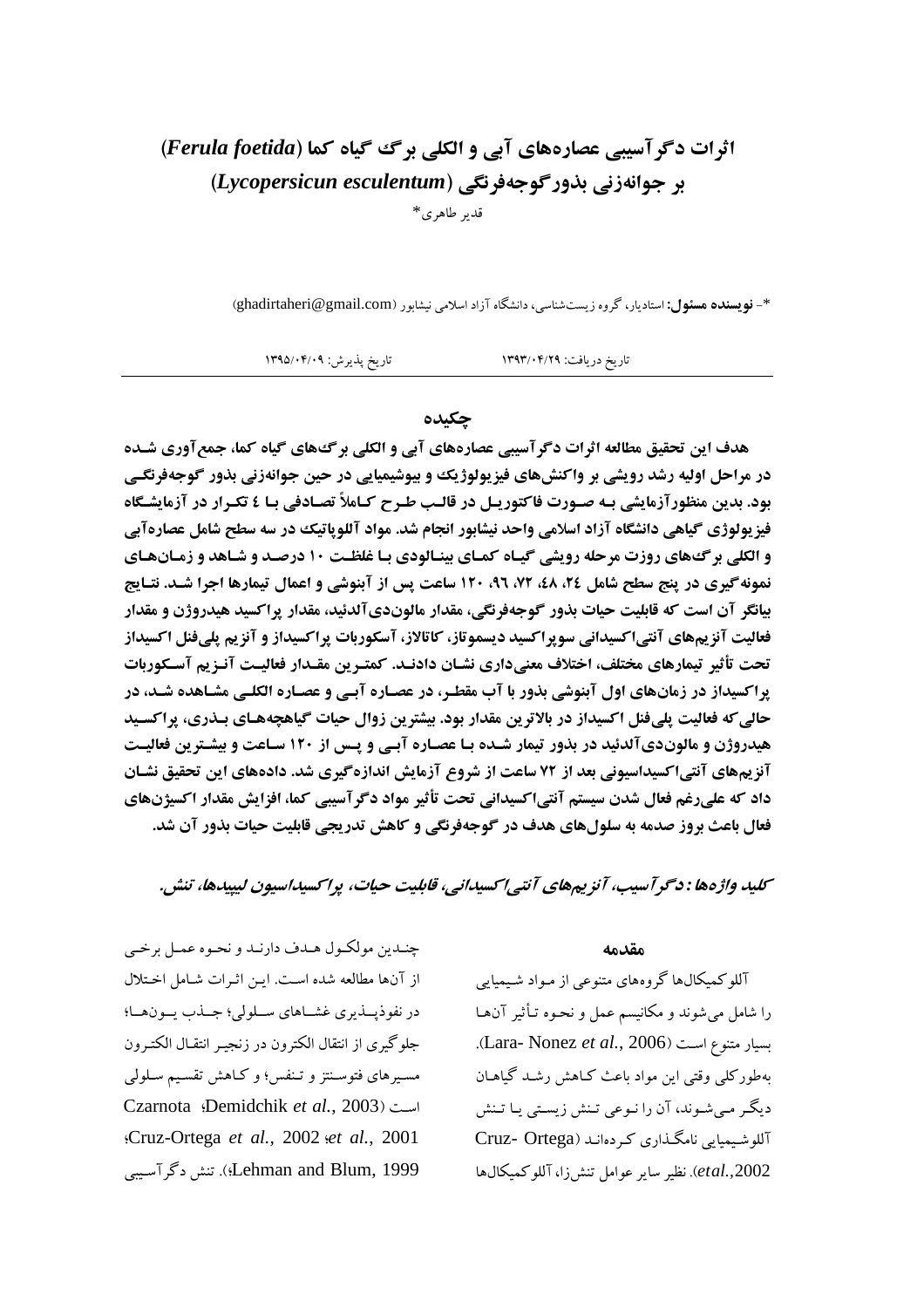ممكــن اســت باعــث بــههــمخــوردن سيســتم دفــاع آنتی|کسیدانی و مقدار تولید انواع اکسـیژن فعـال شـود که در نهایت باعث بروز تنش اکسیداسیونی می شود (Orcaz et al., 2007).

گیاهان دارای سازوکارهای آنزیمبی و غیر آنزیمبی برای حفاظت غشاها و اندامک هایشان در برابر خسارت ناشی از انواع اکسیژن فعال هستند. آنتـیاکسـیدانهـای آنزیمبی پیا آنتبی اکسیدانها را احییا کرده باعث توليد مجدد مـواد آنتـي|كسـيداني مـي شـوند، از ايـن گروه می تـوان آنـزیمهـای آسـکوربات پراکسـیداز ٰ و گلوتاتیون ردوکتاز<sup>۲</sup> را نام بـرد و یـا آنـزیـمهـایی نظیـر سویراکسـید دیسـموتاز <sup>۳</sup>و کاتـالاز <sup>۴</sup>کـه خـود مسـتقیم درگیر واکنش میشوند ( Foyer and Noctor, 2005). سنتز آنزيمهايي نظير سويراكسيد ديسـموتاز و کاتالاز پەعنوان واکنش دفیاعی سلول هیای گیباهی در یاسخ به تنش های مختلف بررسی شده است ( Singh et al., 2006). عبلاوه ببراين نقبش آسكوريات پراکسیداز در تنشهای طولانی مدت نیـز اثبـات شـده است (Mittler and Poulos, 2005). كميلكس آنزیمی پلـیفنـل اکسـیداز<sup>۵</sup>کـه باعـث تبـدیل برخـی ترکیبات فنلی بـه کینـون۱هـا مـیشـود نقـش مهمـی در زنجیر انتقال الکترون تنفسی دارد و بـهعنـوان یکـی از اعضای مهم سیستم اکسیداسیونی دانهها و گیاهچههای بذری گزارش شده است ( Kocaqqliskan and Kabar, 1990). نقش آنزيم پليفنل اكسيداز در واکـنش(هـای گیـاه بـه عوامـل بیمـاری(ا در گیاهـان گے: ارش شیدہ است ولیے اطلاعیات چنیدانی دربیارہ دخالت آن در پاسخ به تنشهای دگرآسیبی در دسترس نمیباشد (McMahon *et al.*, 2007). کما<sup>ء</sup>ُ یکی

1- Ascorbate Peroxidase (APX)

- 2- Glutathione Reductase (GR)
- 3- Superoxide dismutase (SOD)
- 4- Catalase (CAT)
- 5- Polyphenol Oxidase (PPO)
- 6- Ferula spp.

از جنس های بزرگ خانواده چتریـان اسـت. بـر اسـاس آناليزهـــاي بيوشـــيميايي، گونـــههـــاي آن غنـــي از متابولیتهای ثانویـه و صـمغهـای روغنـی مختلـفانـد .(Zargari, 1995)

گزارش شده که برخی از این مواد قادرند از طریق تحريك توليد اكسيژنهاي فعال در بذور در حال جوانهزني گباهان هدف، پاعث القاي اثرات دگر آسبيي گردند (Devi and Prasad, 1996). بر اساس این مدارک و بهمنظور درک چگونگی تـأثیر عصـاره ایـن گياه كما<sup>٧</sup>بر جوانهزني گوجهفرنگي^اين تحقيق انجـام شد. گیاه کما در مناطق وسیعی در شمال شرق، مرکز و جنوب شرقي ايران مي رويد. بهصورت علفي، چند ساله و مونوکارپیک است و بـه دلیـل خـواص دارویــی متعددی که دارد مورد توجه مـردم محلـي قـرار گرفتـه است (Zargari, 1995). بورسی اثرات دگر آسیبی و شناخت مکانیسم عمل آللوکمیکالها می تواند این گیاه را به عنوان كانديلداي مناسبي در جهت ساخت علفكشهاي طبيعي قرار دهـد. اهـداف ايـن تحقيـق عبارتند از: ١- ارزيابي اثـرات تـنش دگرآسـيبي ايجـاد شـده توسـط کمـا بـر گیـاه گوجـهفرنگـي در سـطح بیوشیمیایی، بےوییژه بیر مقبدار فعالیت سیستم دفیاع آنتیاکسیدانی آنزیمی ۲–انـدازهگیـری مقـدار تولیـد پراکسید هیدروژن و صدمه غشاهای سلولی بـر اسـاس مقدار توليد مالون دي آلدئيد ٣- بررسي قابليت حيـات بذور گياه گوجهفرنگي تحت تأثير عصارههـاي آبـي و الكلبي كما در زمان جوانهزني.

## مواد و روشها

بــهمنظــور بررســي مكانيســم نحــوه تــأثير مــواد دگرآسیبی بـر جوانـهزنـی بـذور گوجـهفرنگـی رقـم ربوگراند آزمایشی پهصورت فاکتوریل در قالب طبرح کاملاً تصادفی با ۴ تکرار اجرا شـد. فاکتورهـای مـورد بررسی شامل مواد دگرآسیبی (عصارههای آببی و

8- Lycopersicun escolentum Mill.

<sup>7-</sup> F. foetida (Bunge) Regel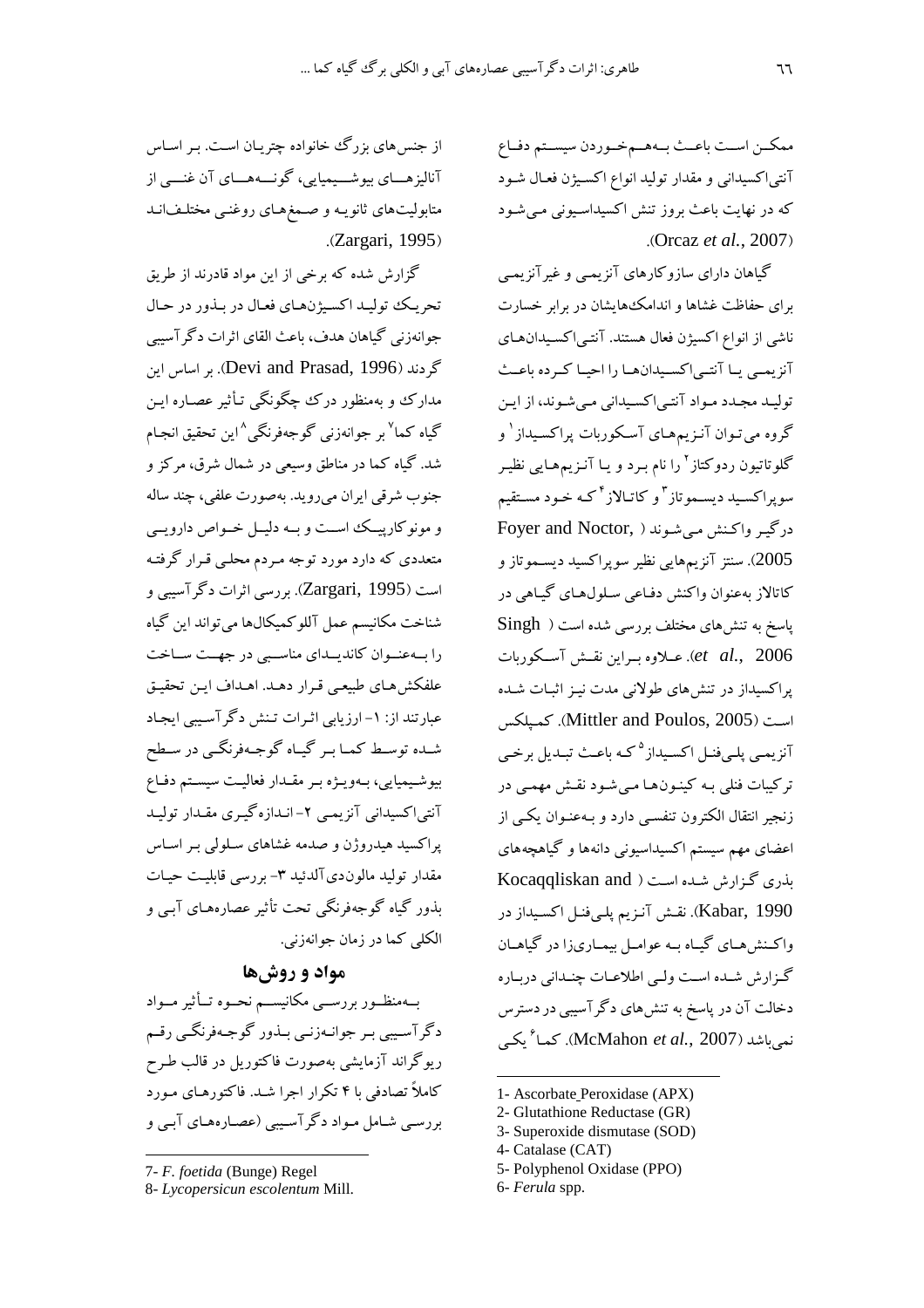یوسته بذر را یاره کرده و طول آن به حدود ۲ میلی متـر رسيده باشد (Khalaj *et al.*, 2013). تعيين قابليت حیات بذور از آزمون تترازولیوم و بـه روش Moore (۱۹۷۳) انجام شد. بدین منظور پوسته بذور شکسته شد و به مدت ۲ ساعت در دمای ۲۰ درجه سانتی گراد و در تــاریکی در محلــول ۵، ۳، ۲- تــری فنیــل تترازولیــوم کلرید قرار گرفتند. بذوری که جنین رنگءیذیری نشان نداد و به رنگ مایل به قرمز دیده نشد بهعنوان دانههای غیرزنده تلقی شدند. غلظت پراکسید هیدروژن موجـود در نمونـههـا بـه روش O'Kane و همكـاران (١٩٩۶) اندازه گیری شد. ابتدا نمونهای از گیاهچههای بذری در حضور نيتروژن مايع ساييده شدند تا كليـه فعاليـتهـاي حياتي و بيوشيميايي آنهـا متوقـف شـود. ۰/۵گرم از پودر حاصل با ۱۰ میلی لیتر اسید کلریدریک ۰/۲ مولار مخلوط و به خوبی هم زده شد تا همگن سـازی گـردد. نمونهها به مـدت ۱۵ دقیقـه در ۱۲۰۰۰ دور در دقیقـه و دمای ۴ درجه سانتیگراد سـانتریفوژ شــدند. pH مـاده رویی با کمک یتاسیم هیدروکسید<sup>ا</sup> غلظت ۴ مـولار تنظیم شـد (۷/۵=pH) و از مـاده رویــی بـرای تعیــین غلظت پراکسید هیـدروژن اسـتفاده گردیـد. مخلـوط واکـنش بـراي اسـيکتروفتومتري در حجـم نهـايي ۱/۵ میلـی(پتـر (شـامل ۵۰ میکرولیتـر از عصـاره تهیــه شــده مرحله قبلې، دې متيـل آمينوبنزوئيـک اسـيد ۲/۵ ميلـې مولار، ۳-متيـل-۲-نيتروتيازوليـدون هيـدرازون ۱/۲۵ میلی مولار، پراکسیداز ۲۰ میکرولیتر) تهیه شد. واکنش با اضافه کردن پراکسیداز آغاز میشود. افزایش مقـدار جذب در طول موج ۵۹۰ نـانومتر و بعـد از ۵ دقیقـه در دمای ۲۵ درجه سانتیگراد سنجیده شد. برای تهیه منحني کاليبراسيون مقدار جذب پراکسيد هيدروژن در غلظتهای ۰/۵ تا ۲۰ میکرومول در گرم انـدازهگیـری شد. نتایج بر مبنـای میکرومـول در گـرم وزن تـر نمونـه گـزارش گردیـد. بـرای سـنجش فعالیـت آنـزیمهـای آنتی|کسیدانی ابتدا عصاره آنزیمی بـه روش Singh و

الکلی گیاه کما و آب مقطر بهعنوان شاهد) و زمانهای نمونسه گیری (۲۴، ۴۸، ۹۶، ۱۲۰ هساعت پسس از آبنوشی و اعمال تیمارهای دگر آسیبی) بود. برای تهیـه عصارههای آببی و الکلبی، بـرگ های روزت کمـا در اواخـر فـروردین ۱۳۹۳ از زیسـتگاههـای طبیعـی آن در منطقـه عطائيـه نيشـابور و از ارتفاعـات ١٨٠٠ تــا ١٨٥٠ متري در شيب جنوبشرقي جمع آوري گرديد. حداقل برگءهای پنج گیاه تقریبا همسان برای عصاره گیری در سایه و دور از نور خورشید خشک شدند. ابتدا برگ ها در هاون چینی ساییده شدند. برای تهیه عصاره آبی ۱۰ گرم از برگ های یودر شده توسط ۱۰۰ میلـی لیتـر آب مقطر یا دمای ۲۰ درجه سانتی گراد پر روی شبکر با سرعت ۱۵۰ دور در دقیقه در طی ۲۴ عصارهگیری شد. عصاره از کاغذ صافی واتمن شماره ۴ عبور داده شـد و براي حذف كامل ناخالصي هـا، بـه مـدت ۵ دقيقـه در ۴۰۰۰ دور در دقیقـه سـانتریفوژ شـدند. از مـواد رویـی بهعنوان عصاره آببي حـاوي مـواد دگر آسـيب اسـتفاده شد. برای تهیه عصاره الکلی مقدار ۲۵ گرم بر گ۱های خشک در ارلن ۵۰۰ میلی لیتری قـرار گرفـت و بـه آن ۲۵۰ میلی لیتر متانول ۸۰ درصد اضافه شد و با سوکسله در طبی ۳ سـاعت عصـاره گیـری انجـام شـد. بـذور گوجهفرنگی با هیپوکلریت سدیم ۵ در هزار به مدت ۲ دقیقه ضدعفونی شدند. هر تیمار آزمایش بر روی ۱۰۰ عدد بذر انجام شد. ابتدا بذور مطابق نقشه طرح به مدت ۳۰ دقیقه در محلول دگر آسیبی قـرار گرفتنــد و پــس از آن تعداد ۲۵ بذر در پتریدیشهایی به قطر تقریبی ۹ و ارتفاع ۳ سانتی متر (۴ پتری دیـش بـرای هـر تيمـار)، بـر روی کاغذ صافی چیده شدند و به هر پتریدیش مقدار ۱۰ میلی لیتر از محلول اضافه شد. پتـریدیـش۵مـا درون یلاستیک در بسته قـرار گرفتنـد تـا تبخیـر از آنهـا بـه حداقل برسد و سپس به ژرمیناتور بـا دوره نـوری ۸/۱۶ ساعت و دمای ۱۶/۲۵ درجه سانتیگراد منتقـل شـدند. شمارش بذور جوانـهزده در فواصـل ۲۴ سـاعت انجـام شد. بذور وقتی جوانهزده تلقی شدند که ریشچه غلاف

<sup>1-</sup> Potassium Hydroxide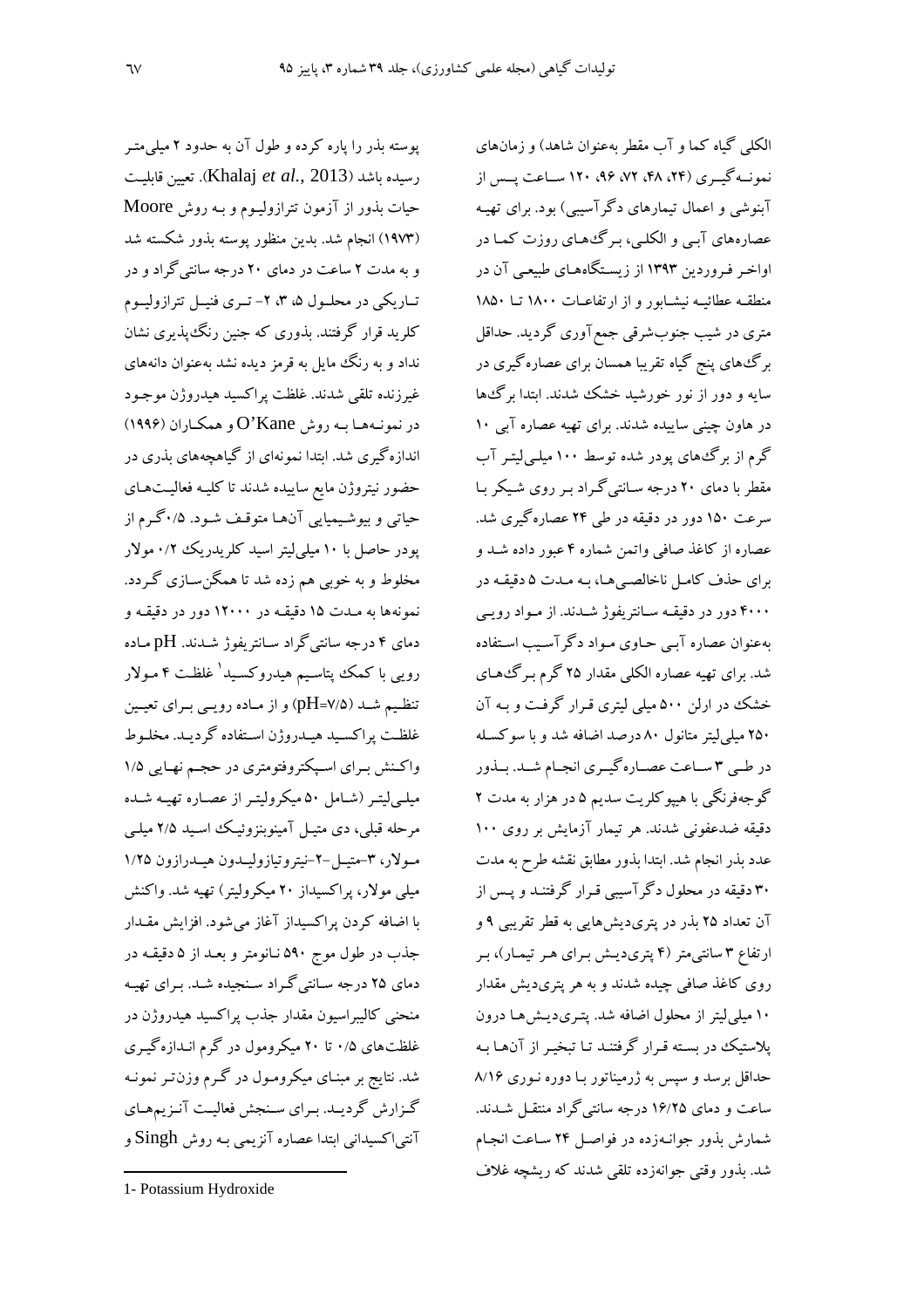(pH=۷)، ۰/۱ میلی مولار اتیلن دی آمین تترا استیک اسـید، ۰/۲۵میلــی مــولار آســکوربات، ۱میلــیمــولار یراکسید هیدروژن و ۰/۲ میلی لیتر عصاره آنزیمی بـود. فعالیت آنـزیم بـر اسـاس ضـریب خاموشـی ۲/۸ بـر میلیمولار بر سانتیمتر و با اندازهگیری کـاهش جـذب در ۲۹۰ نانومتر بر دقیقـه انـدازهگیـری شـد و بـهعنـوان واحد آنزیمی بر گرم وزن تر گزارش گردید. هر واحـد آنزیمــی بــر اســاس مقــدار آنــزیم مــورد نیــاز بــرای اکسیداسیون ۱ میکرومول آسکوربات در دقیقه تعریف شده است. سنجش فعالیت آنزیم پلـیفنـل اکسـیداز بـه روش Kar and Mishra (١٩٧۶) انجام شد. محلول واکنش در حجم نهایی ۳ میلی لیتر شامل ۲/۸ میلـی لیتـر بافر فسلفات سلديم ٢٥ ميلي مولار با ٠/٨+.pH ۱۰۰ میکرولیتر پیروگالول ۰/۳ مـولار، ۱۰۰ میکرولیتـر عصاره آنزيمـي مـيباشـد. تغييـرات جـذب محلـول واکنش در طـول مـوج ۴۲۰ نـانومتر انـدازهگیـری شـد و فعالیت آنـزیم بـر حسـب تغییـرات جـذب نـور بـر دقبقه ببان گرديـد. غلظـت مـالون(ديآلدئبـد<sup>۲</sup> از روش Heath and Packer) اندازه گیری شد. مقدار این ماده از تغییر مقدار جذب در طول موجهای ۵۳۲ و ۶۰۰ نانومتر و با استفاده از ضریب خاموشی ۱۵۵ بر میلی مولار بر سانتی متر محاسبه شد. نتـایج بـر مبنـای نـانومول در گـرم وزن تـر گـزارش گرديـد. دادههـاي تحقيـق بـا اسـتفاده از نـرمافـزار MSTAT-C تجزيـه آماری شد و میانگینها به وسیله آزمـون چنـد دامنـهای دانكن مقايسه شدند.

# نتايج و بحث

## قابلىت حىات بذر

با توجه به معنىدار بودن اثرات متقابل دوجانبـه و اهمیت کاربردی آن، از بحث اثـرات سـاده و مقـدار آنهما صهرفنظم گردیلده است. اثرمتقابیل مسواد دگرآسـيب ×زمـان بـر قابليـت حيـات بـذر در سـطح احتمال يک درصد معنى دار بود (جدول ١).

همکاران (۲۰۰۶) استخراج شد. همه مراحل استخراج بر روی یخ و دمای حدود ۴ درجه سانتیگراد انجام شد. مقدار فعالیت آنزیم سویراکسید دیسموتاز بر مبنای جلوگیری از احیای نوری نیتروبلو تترازولیوم`کلراید و (١٩٧١) Beauchamp and Fridovich اندازهگیری شـد. مخلـوط واکـنش در حجـم نهـایی ۴ میلم لیتر تھیه گردید و محتوی ۶۳ میکرو مولار نیتروبلو تترازولیوم، ۱۳ میلبی مـولار متیـونین، ۰/۱ میلـی مـولار اتیلن دیآمین تترا استیک اسید، ۱۳ میکرو مولار ریبوفلاوین، ۰/۵ مولار کربنات سدیم و ۰/۵ میلـیلیتـر عصاره آنزیمی (در تیمار شاهد همان مقدار آب مقطر) بود. لولههمای آزمایش در زیبر ۲ لامپ لولهای فلوئورسنت ۱۵ وات به مدت ۲۰ دقیقه قـرار گرفتنـد و یس از آن به مـدت ۲۰ دقیقـه در تـاریکی نگهـداری شـدند. مقـدار جـذب در طـول مـوج ۵۶۰ نــانومتر اندازهگیری شد و فعالیت آنزیم بر مبنای واحد آنزیمی بر میلبی گـرم وزن٦تـر گـزارش شـد. هـر واحـد فعالیـت آنزیمبی مقـدار مـورد نیـاز آنـزیم بـرای جلـوگیری از احیـای ۵۰ درصـد نیتروبلـو تترازولیـوم در مقایسـه بـا لولههاي فاقلد عصاره آنزيميي تعريف شده است. سنجش فعالیت آنزیم کاتالاز به روش Cakmak and Marschner (١٩٩٢) انجـام شــد. مخلـوط واكنش شامل ٢٥ ميلي مولار بافر فسفات (pH=٧)، ١٠ میلیمولار پراکسید هیـدروژن و ۰/۲ میلـیلیتـر عصـاره آنزیمی بود. فعالیت آنزیم با اندازهگیری مقدار حـذف پراکسید هیـدروژن در طـی ۱ دقیقـه در ۲۴۰ نـانومتر اندازه گیری شد و بر مبنای ضـریب خاموشـی ۳۹/۴ بـر میلی مولار بر سانتی متر محاسبه شد. هـر واحـد آنزیمـی .<br>مقدار آنزیم مورد نیاز برای اکسیداسیون ۱ میکرومـول یراکسید هیدروژن در دقیقه تعریف شده است. مقـدار فعالیـــت آنـــزیم آســـکوربات پراکســـیداز بـــه روش اندازه گیری شد. (۱۹۸۱) Nakano and Asada مخلوط واكنش محتوى ٢۵ ميليىمولار بافر فسفات

<sup>2-</sup> Malondialdehid (MAD)

<sup>1-</sup> Nitroblue Tetrazolium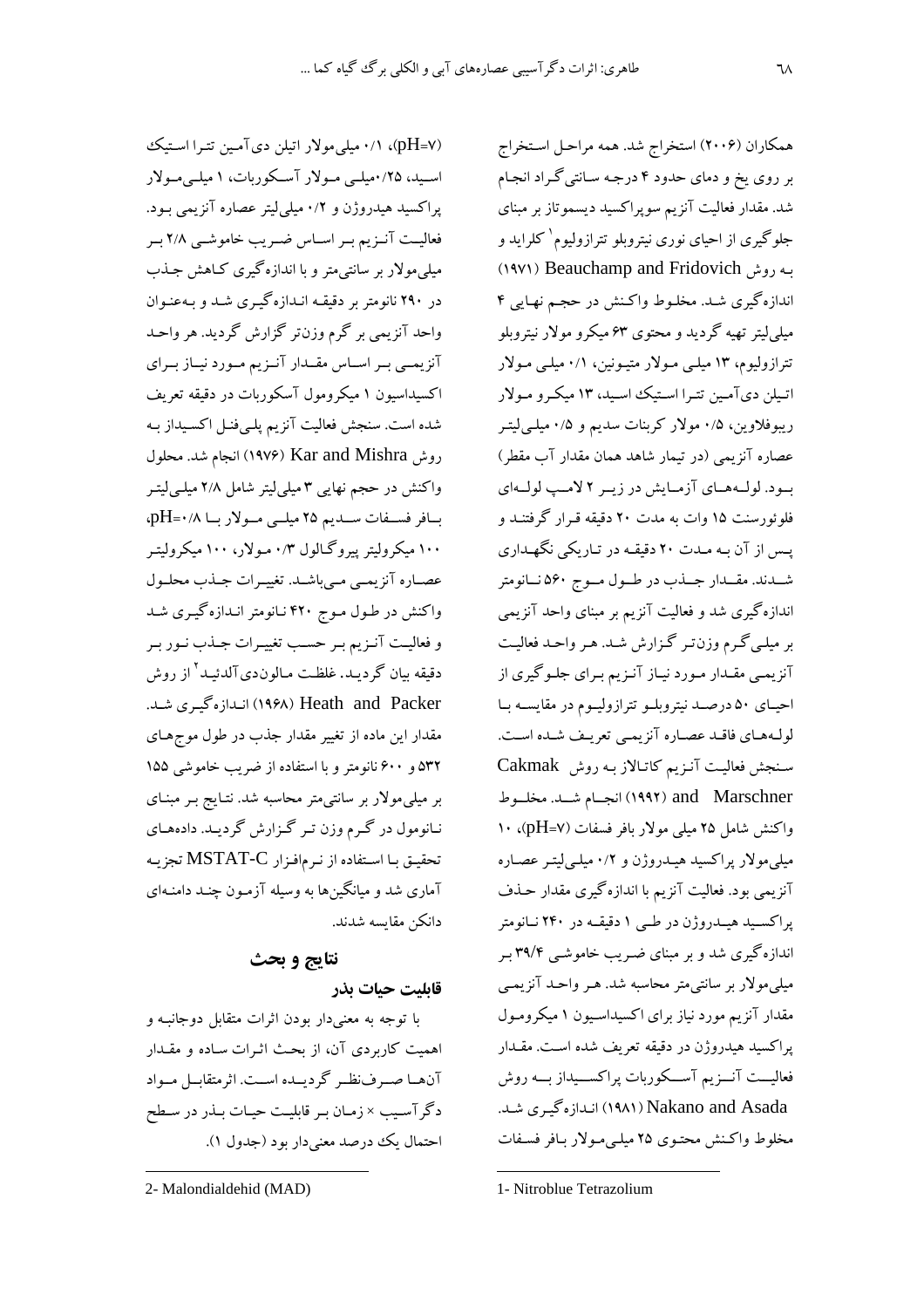جدول ۱- نتایج تجزیه واریانس (میانگین مربعات) ویژگیهای مورد بررسی گیاه گوجهفرنگی تحت تأثیر مواد دگرآسیبی و زمانهای نمونهگیری Table 1. Analysis of variance (Mean square) of characters investigated in tomato under

| allelopatic materials and time of sampling |                                        |                                    |                    |                                   |                               |                                          |                |                                           |  |
|--------------------------------------------|----------------------------------------|------------------------------------|--------------------|-----------------------------------|-------------------------------|------------------------------------------|----------------|-------------------------------------------|--|
| قابلیت حیات<br>Viability                   | سىد ھىدروژن $\mathbf{H}_2\mathbf{O}_2$ | سوپر <i>اکسید دیسمو</i> تاز<br>SOD | <b>SYET</b><br>CAT | سکوربات پر <i>ا</i> کسیداز<br>XPX | پلی فنل اکسیداز<br>PPO<br>PPO | مالونډیآلدئید<br>MAD<br>درجه آزادی<br>tf |                | منابع تغيير<br>S.O.V.                     |  |
| 5020*                                      | $52.2***$                              | $136.1^*$                          | $69.4***$          | $10032***$                        | $4.15***$                     | $4.1***$                                 | $\overline{4}$ | زمان نمونهگیری<br>Time of sampling (A)    |  |
| 13037**                                    | $73.7***$                              | $108.1***$                         | $114***$           | $4077***$                         | $8.45***$                     | $8.1***$                                 | $\overline{2}$ | مواد دگرآسیبی<br>Allelopatic material (B) |  |
| $1278***$                                  | $7.46^{**}$                            | $20.07***$                         | $11.6***$          | $778^{**}$                        | $0.595***$                    | $0.56***$                                | $\,8$          | اثر متقابل<br>$A \times B$                |  |
| 12.52                                      | 0.174                                  | 1.26                               | 1.02               | 72.53                             | 0.09                          | 0.075                                    | 45             | خطا<br>Error                              |  |

\* و \*\* به ترتیب معنیدار در سطح احتمال ۵ و ۱ درصد میباشد.

\* and \*\* significant at the 5 and 1 % probadility level, respectively.

درصيد جوانسهزنس پيذور توسيط محققيان در گساه گوجهفرنگے گزارش شده است (Lara- Nonez et al., 2006). همستگی منفی سن قابلیت حیات بـذور بـا مقــدار پراکسیداسـيون ليپيــدهاي غشــايي و یراکسبد هیدروژن در این تحقیق جدول (۲)، بیانگر آن است که مواد دگر آسیب موجود در عصارههای آبی و الکلی کما از طریق تحریک تولیـد انـواعی از اکسـیژن فعال و صدمه به غشاهای سلولی اثرات دگر آسیبی خود ۱٫ نشان دادهاند.

## **براكسيد هيدروژن**

اثر متقابل مواد دگر آسیب × زمان بر مقدار پر اکسید هیدروژن در سطح احتمال یک درصـد معنـیدار بـود (جدول ۱). با گذشت زمان مقدار تولید این ماده رونید افزایشی داشت ولبی مقـدار افـزایش آن در تیمارهـای مواد دگر آسیب متفاوت بود، بهطوری که مقــدار آن در ۱۲۰ ساعت نسبت به ۲۴ ساعت در تبمار شاهد، عصاره آبي و عصاره الكلبي به ترتيب ٣/٣، ١١/۶ و ١١ برابر افزایش بافته بود (شکل ۱–ب). Oracz و همکباران،

یشترین درصد حیات بیدر در زمیان ۲۴ سیاعت در هر سه مواد دگر آسبب ثبت شد. با گذشت زمان درصد حبات بذر در عصاره الکلبی و عصباره آب به شدت کاهش یافت (بهترتیب ۲۶/۳ و ۱۵/۳ درصد در عصاره آپی و الکلی در زمان ۱۲۰ساعت)، در صورتی کـه در تبمار شاهد با گذشت زمان تغییری در درصد حیات ىذر مشاهده نشد (جدول ۲). كـاهش معنـىدار درصـد حیات بذر در عصاره آبی و عصـاره الکلـی پـس از ۴۸ ساعت آغاز شد ولی شدت کاهش قابلیت حیـات بــذر در بذور تبمار شده با عصاره آب پیشتر بود (شکل ١-الف). ابن مطلب نشان می دهـد مـو اد دگر آسـب بـا روش استخراج آبی بیشتر استحصال شدهاند و یا حـلال برخي مواد دگر آسيب آب مي باشد. گزارش هـا بيـانگر آن است که مواد دگر آسیب قادرند بـا افـزایش مقــدار انواع اكسيؤن فعال باعث القاي تنش اكسيداسيوني شوند (Angelini *et al*, 2009). افزايش مقدار یراکسبداسبون غشاهای سلولی در گباهچههـای پـذری تحت تأثیر مواد دگر آسیب، کیاهش قابلیت حیات و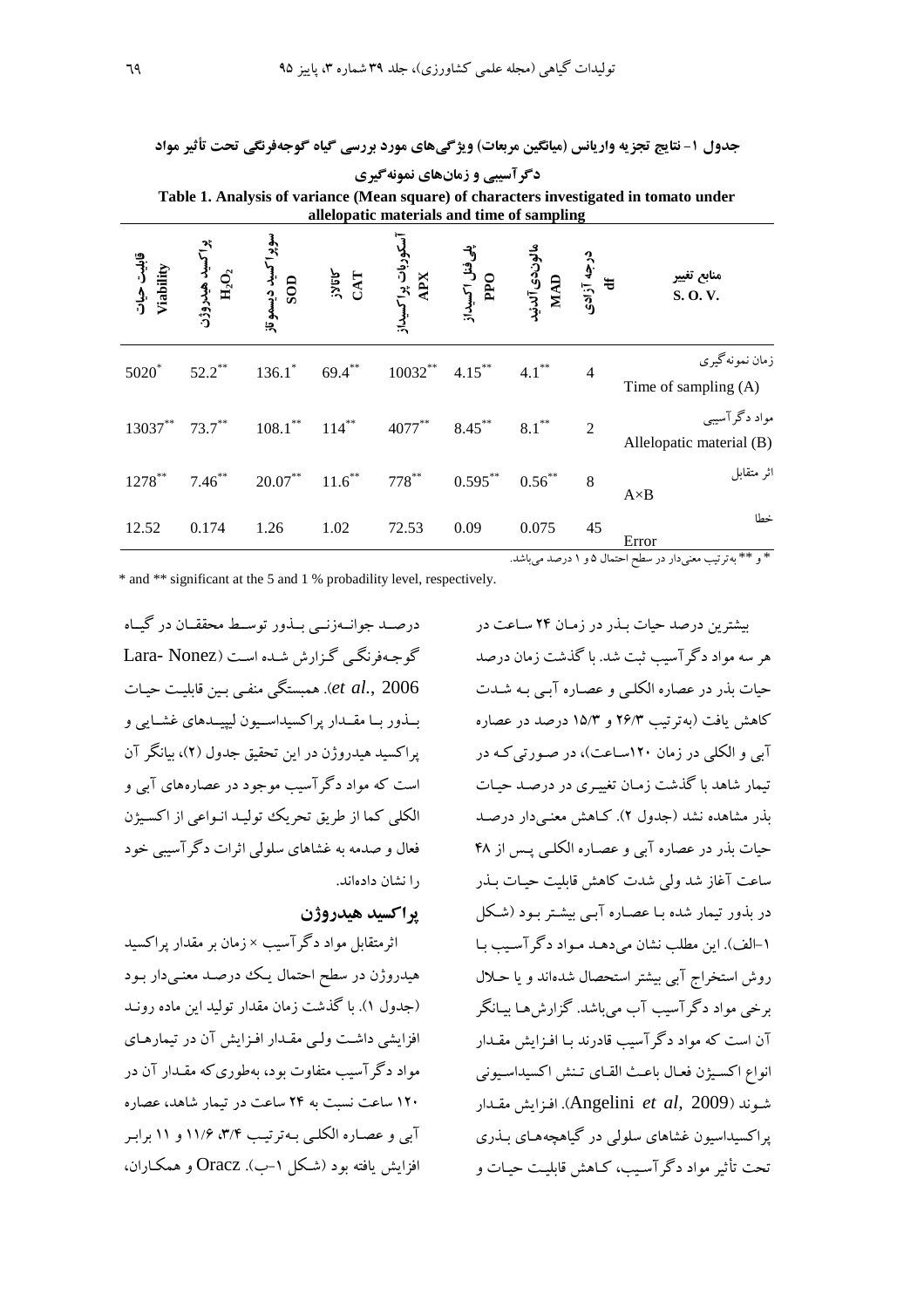۲۰۰۷؛ Singh و همکاران، ۲۰۰۶ گزارش دادنـد کـه افزايش مقدار يراكسـيد هيـدروژن تحت تـأثير برخـي مـواد دگر آســيب و بــروز تــنش اكسيداســيوني بــه سلولهای گیاهی شده است.

یر اکسیداسیون لیپیدهای غشایی

اثـر متقابـل مـواد دگرآسـيب ×زمـان بـر مقــدار پراکسیداسیون لیپیدهای غشایی در سطح احتمـال پـنج درصد معنى دار بو د (جدول ۱). مقدار مالون(ديآلدئيـد در زمانهای ۲۴ و ۴۸ ساعت پس از شـروع آزمـایش تحت تأثیر مواد دگرآسیبی قرار نگرفت. بـهطـورکلـی بیشترین مقدار مالوندیآلدئید در هر یک از زمانهای ۷۲، ۹۶ و ۱۲۰ ساعت در گیاهچههای بذری تیمار شده با عصارهآبي بهدست آمد (شكل ١–ج).

گزارش شده که تنشهای محیطی بـه دلیـل تولیـد برخيي از انبواع اكسيژن فعيال باعث افزايش غلظت مالون دي آلدئيد در بافتهاي هدف شده و خسارت بـه غشاهای سلولی را ماعث می شوند ( Heath and .<br>Packer, 1968). بنـابراين افـزايش پراكسيداسـيون لبیبدها و وجود همستگی مثبت سن مقدار پراکسبد هیدروژن و مالوندیآلدئید در این تحقیق جدول (۳) سانگر آن است که عصارههای آبی و الکلبی کما باعث بروز تنش|کسیداسیونی از طریق افزایش تولید برخی از انبواع اكسيژن فعيال شيدهانيد. نتبايج اين تحقيق بيا گزارش هبای Khalaj و همکباران (۲۰۱۳) کبه سان مي كنند مواد دگر آسيبي باعث افزايش پراكسيداسيون لیپیدها می شوند، مطابقت دارد.

#### جدول ۲- تأثیر مواد دگرآسیب و زمان نمونهگیری بر فعالیت آنزیمهای سوپراکسید دیسموتاز، کاتالاز،

| تيمارها<br><b>Treatment</b>                      |                                        |                                                                                               |                                                                                            |                                                                                                    |                                                                                  |  |
|--------------------------------------------------|----------------------------------------|-----------------------------------------------------------------------------------------------|--------------------------------------------------------------------------------------------|----------------------------------------------------------------------------------------------------|----------------------------------------------------------------------------------|--|
| مواد دگرآسیبی<br><b>Allelopatic</b><br>materials | زمان نمونه گیری<br>Time of<br>sampling | $APX$ (unite $mg^{-1}FW$ )<br>آسكوربات پراكسيداز                                              | PPO (unite mg <sup>-1</sup> FW)<br>بلى فنل اكسيداز                                         | $CAT$ (unite $mg^{-1}FW$ )<br><b>AARS</b>                                                          | SOD (unite mg <sup>-1</sup> FW)<br>سوپرا کسید دیسموتاز                           |  |
| آب مقطر<br>Water                                 | 24<br>48<br>72<br>96<br>120            | $35.4$ <sup>f</sup><br>$36.1^{\rm f}$<br>$37.8^{\rm f}$<br>$57.7^{\rm d}$<br>$62.4^{d}$       | $2.5^{\circ}$<br>$2.15^{ab}$<br>$2.12^{ab}$<br>$1.18^b$<br>0.2 <sup>d</sup>                | $0.12^{f}$<br>0.45 <sup>f</sup><br>$0.99^{\rm ef}$<br>$2.24$ <sup>cde</sup><br>$1.57^{\text{def}}$ | $1.55^e$<br>$2.18^{\text{de}}$<br>3.1 <sup>de</sup><br>$3.69^{d}$<br>$3.34^{d}$  |  |
| عصاره آبي<br>Aqueous extract                     | 24<br>48<br>72<br>96<br>120            | $37.4^f$<br>44.5 <sup>ef</sup><br>53.9 <sup>de</sup><br>$124$ <sup>a</sup><br>$104^b$         | 0.69 <sup>c</sup><br>$1.62$ <sup>abc</sup><br>0.46 <sup>cd</sup><br>$0.03^e$<br>$0.16^{d}$ | $0.13^{\rm f}$<br>$3.41^\circ$<br>$6.56^{\rm b}$<br>9.86 <sup>a</sup><br>$9.69^{a}$                | 1.49 <sup>e</sup><br>$3.46^{d}$<br>$7.05^{\circ}$<br>$13.15^a$<br>$10.23^{b}$    |  |
| عصاره الكلي<br>Alcoholic extract                 | 24<br>48<br>72<br>96<br>120            | $39.5^{\rm f}$<br>36.9 <sup>f</sup><br>$45.7^{\text{ef}}$<br>$84.6^\circ$<br>109 <sup>b</sup> | $2.13^{a}$<br>$1.87^{\rm ab}$<br>$1.25^{\rm b}$<br>$0.74^{bc}$<br>0.47 <sup>cd</sup>       | $0.15^{\rm f}$<br>$2.11^{\text{cde}}$<br>$3.14^{cd}$<br>$6.12^{b}$<br>$5.82^{b}$                   | $1.35^e$<br>2.89 <sup>de</sup><br>6.18 <sup>c</sup><br>$12.29^{a}$<br>$9.54^{b}$ |  |

آسکوربات پراکسیداز و پلیفنل اکسیداز بذور درحال جوانهزنی گوجهفرنگی Toble 2. Effects of allelenatio material and time of sempling on entiaridant enzyme activity of

حروف مشابه در هر ستون بیانگر عدم تفاوت معنیدار براساس آزمون دانکن در سطح ۵ درصد می باشد.

Similar letter in each culmn indicated that there was not significant differences among them based on Duncan test in 5% level.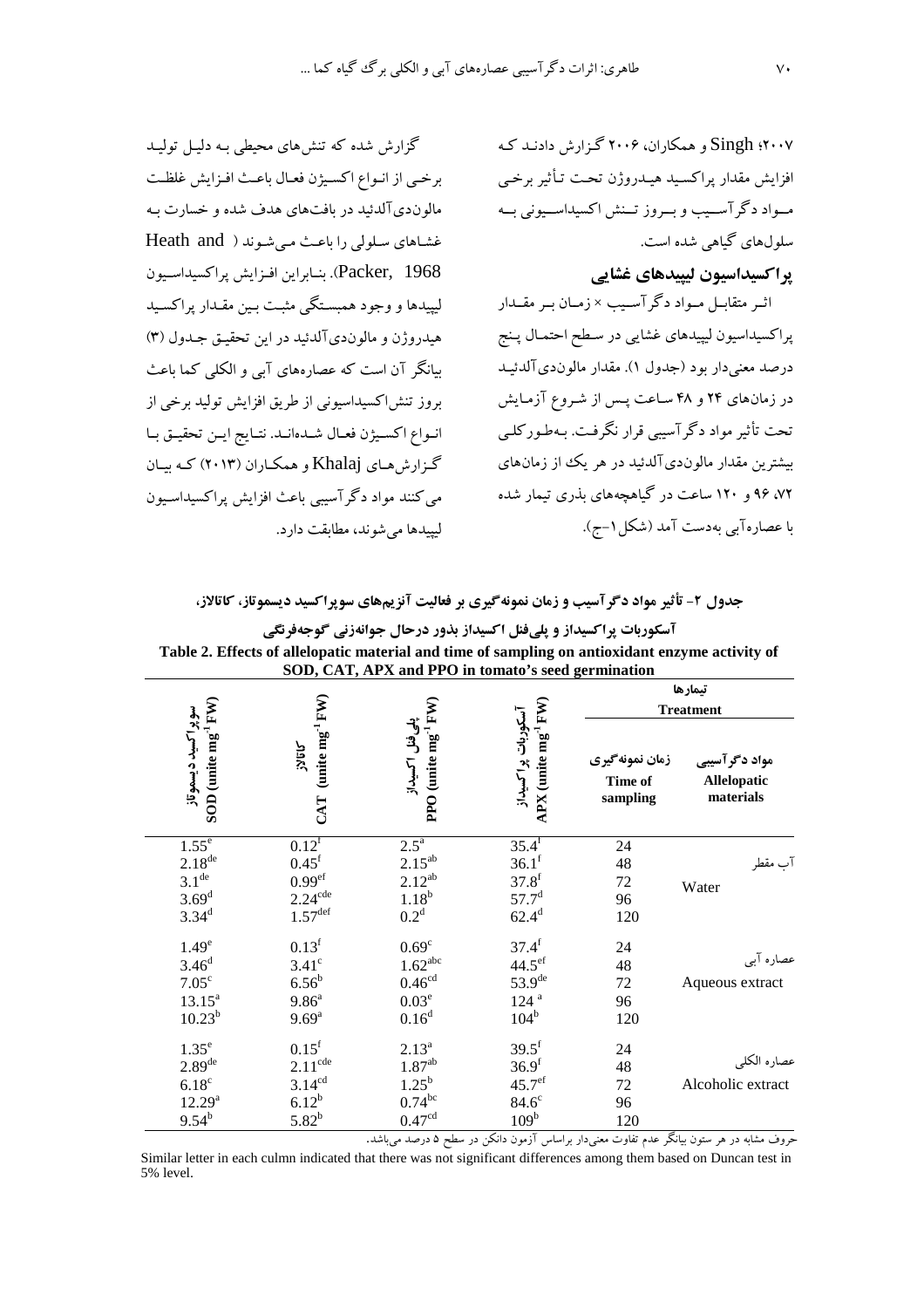

شکل ۱- تأثیر مواد دگرآسیبی و زمان نمونهگیری بر قابلیت حیات، مقدار تولید پراکسید هیدروژن و مالوندیآلدئید بذور در حال جوانهزنی گوجهفرنگی Fig. 1. Effect of allelopatic materials and time of sampling on tomato's seed viability, hydrogen peroxide and malondialdehyde concentration.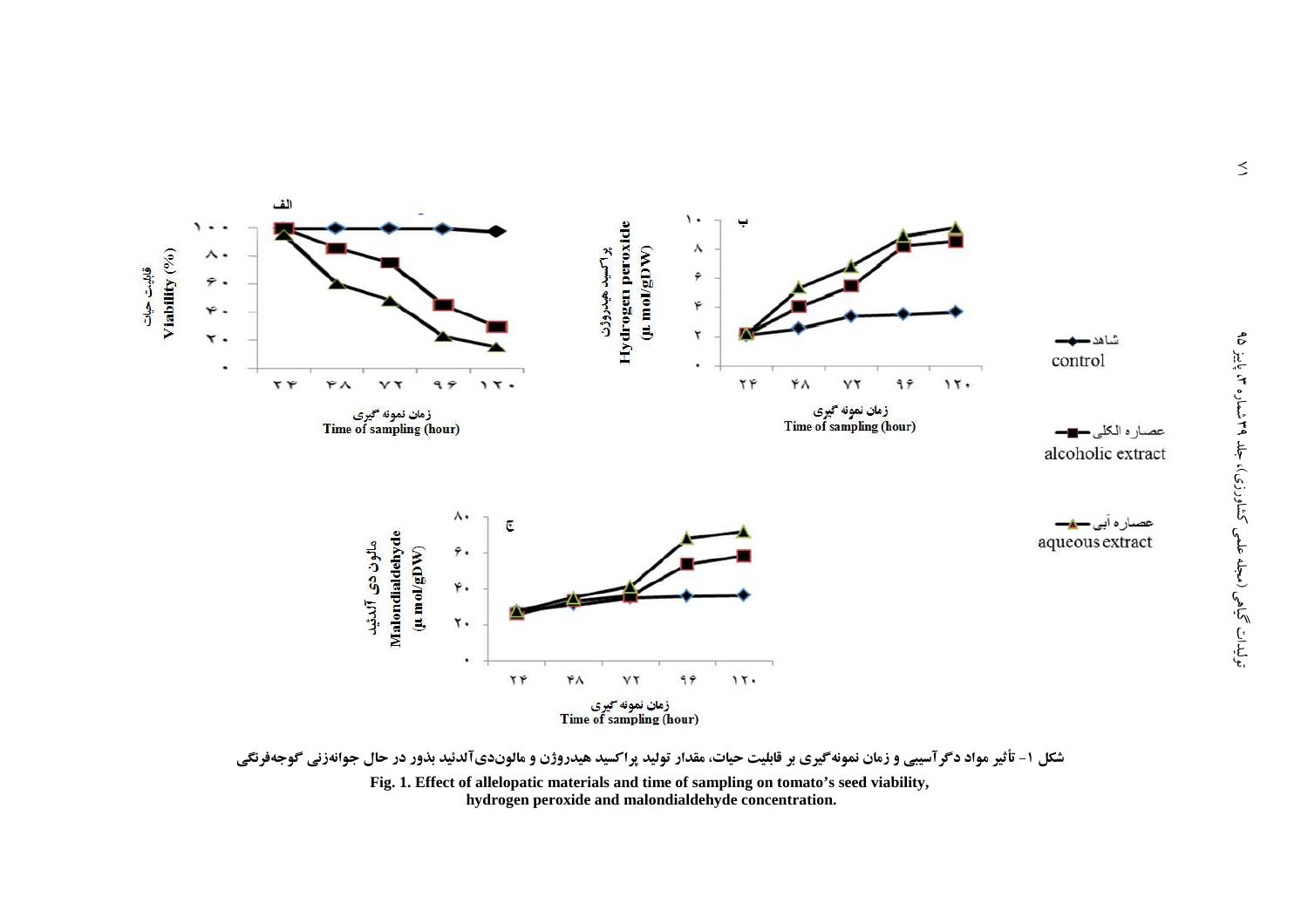| <b>مدول ۳- ضرایب همبستگی ساده مقدار فعالیت آنزیمهای سوپراکسید دیسموتاز، کاتالاز، پلیفنل اکسیداز.</b> |  |                                                        |  |  |  |
|------------------------------------------------------------------------------------------------------|--|--------------------------------------------------------|--|--|--|
|                                                                                                      |  | مالوندیآلدئید، پراکسید هیدروژن و قابلیت حیات گوجهفرنگی |  |  |  |

Table 3. Simple correlation coefficient activity of Superoxide dismutase (SOD), Catalase (CAT), Polyphenol oxidase (PPO), Malondialdehyde (MDA), Hydrogen peroxide  $(H_2O_2)$ and viability (V. A.) of Tomato.

| قابلیت حیات<br>۸.۷ | مالوندى آلدئيد<br>MAD | ِاكسيد هيدروژن<br>B <sub>2</sub> O2 | آسکوربات پراکسیداز<br>XPX | پلےفٹل اکسیداز<br>PPO | <b>JJULY</b><br>CAT   | سوپرا <sup>-</sup> کسید دیسموٽاز<br>SOD |                                                         |
|--------------------|-----------------------|-------------------------------------|---------------------------|-----------------------|-----------------------|-----------------------------------------|---------------------------------------------------------|
|                    |                       |                                     |                           |                       |                       | $\mathbf{1}$                            | سوپراکسید دیسموتاز<br>SOD                               |
|                    |                       |                                     |                           |                       | $\mathbf{1}$          | $0.85^{\ast\ast}$                       | كاتالاز<br>CAT                                          |
|                    |                       |                                     |                           | $\,1\,$               | $-0.56$ **            | $-0.52$ <sup>*</sup>                    | پلىفنل اكسيداز<br><b>PPO</b>                            |
|                    |                       |                                     | $\mathbf{1}$              | $-0.68$ <sup>*</sup>  | $0.62***$             | $0.51***$                               | آسكوربات پراكسيداز<br>${\rm APX}$                       |
|                    |                       | $\mathbf{1}$                        | $0.80^{\ast\ast}$         | $-0.66$ <sup>**</sup> | $0.76***$             | $0.66^{*}$                              | پراکسيد هيدروژن<br>$H_2O_2$                             |
|                    | $\mathbf{1}$          | $0.88^{**}$                         | $0.84***$                 | $-0.63***$            | $0.61^{\ast\ast}$     | $0.42***$                               | مالوندي آلدئيد<br><b>MAD</b>                            |
| $\mathbf{1}$       | $-0.75***$            | $-0.84***$                          | $0.72***$                 | $0.52***$             | $-0.60$ <sup>**</sup> | $\textbf{-0.61}^{\ast\ast}$             | قابليت حيات<br>V.A                                      |
|                    |                       |                                     |                           |                       |                       |                                         | * و ** بهترتیب معنیدار در سطح احتمال ۵ و ۱ درصد میباشد. |

\* and \*\* as significant differences in 5% and 1%, respectively.

آنز بہھای آنتے اکسیداتیو

اثر متقابل مواد دگر آسیب × زمان بر مقدار فعالیت .<br>آنزیمههای فعالیت سوپراکسید دیسـموتاز، کاتـالاز و آسکوربات پراکسیداز در سطح احتمـال یـک درصـد معنی دار بو د (جیدول ۱). افیزایش فعالیت سویر اکسید دیسموتاز در زمانهای آغازین آزمایش و کـاهش .<br>مجدد آن در اندازهگیریهای بعد از ۹۶ ساعت و روند افزايشي مقدار يراكسبد هبـدروژن و مـالون(دي آلدئبـد در نمونههای بررسی شده بیانگر آن است کـه سیسـتم دفاعی سلولهای گیاهی در این زمان از کارایی مناسبی برخوردار نبوده و باعث كباهش قابليت حيات بيذور گوجهفرنگے شدہانـد. بررسـی اثـرات متقابـل مـواد

دگر آسسی و زمان آزمایش پیانگر آن است کیه مقیدار فعالیت کاتالاز در شروع آزمایش تحت تأثیر نوع مـاده دگر آسیبی قرار نگرفت ولی در اندازه گیریهای انجـام .<br>شده ىعدى مقدار فعالبت آنزيم در گياهان تبمارشده سا عصاره آیی کما بیشتر از تیمار با عصاره الکلی و شباهد اندازه گیری شد. فعالیت آنزیم آسکوریات پراکسیداز تا ۷۲ ساعت بعد از شروع آزمایش تحت تأثیر نوع ماده دگر آسیبی نوساناتی را نشـان داد ولـی اخـتلاف آن۱هـا از نظر آماری غیرمعنیدار بود. بیشترین مقـدار فعالیـت آسکوربات پراکسیداز در تیمار با عصاره آببی و زمـان ۹۶ ساعت بهدست آمد و اختلاف آن با تیمیار عصباره الكلي در همان زمان غيرمعني دار بو د (جدول ٢).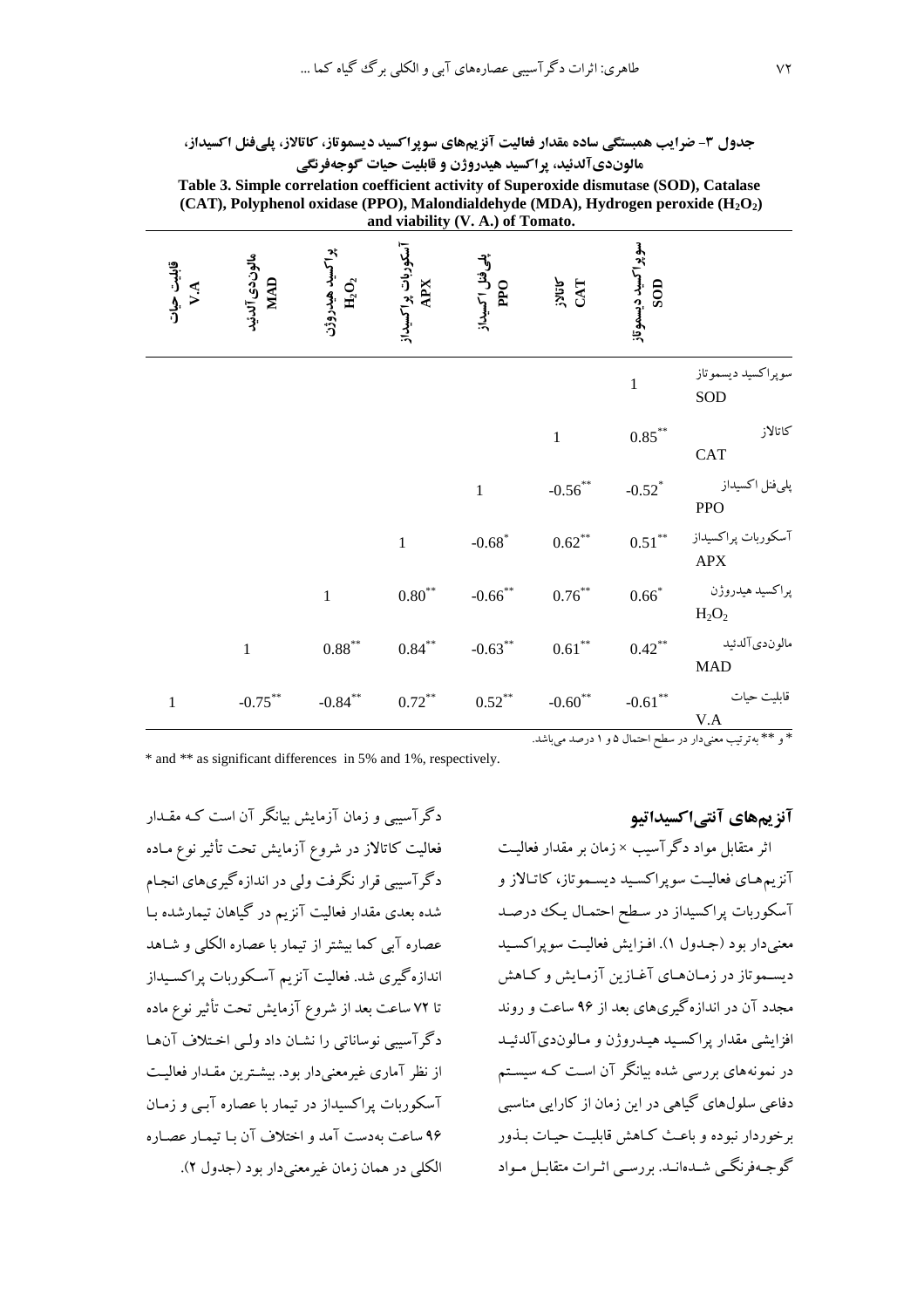توليـد اكسـيژنهـاي فعـالى نظيـر سوپراكسـيد، رادیکال،های هیدروکسیل و پراکسید هیدروژن تحت تـأثير تـنش9مـاي غيرزيسـتي گـزارش شـده اسـت (Munir, 2011). این مولکولها قادرند باعث بروز صدمه اکسیداسیونی در غشاها، پروتئینها، رنگیزههـای فتوسنتزی و لیپیدها شوند. افزایش تولید گونههای فعال اکسیژن تحت تـأثیر مـواد دگرآسـیبی را مـیتوان بـا افـزايش مقـدار فعاليـت آنـزيمهـاي حـذف كننـده اکسیژنهای فعال مرتبط دانست. تغییـر مقـدار فعالیـت آنزیمها به نوع و غلظت مواد دگرآسیبی بستگی دارد اين (Oracz et al., 2007). بر اساس دادههای اين تحقیق، فعالیت کاتالاز بـا شـروِع آزمـایش بـه سـرعت تغییر نمود ولبی با گذشت زمان و بعـد از ۹۶ سـاعت فعاليت آن كاهش يافت (جدول ٢). محققـان گـزارش کردهاند که فعالیت آنزیم کاتالاز در طی حیات سـلول از نوسـانات بـالايي برخـوردار اسـت و تنظـيم مـوقتي پراکسید هیدروژن درون سلولی را بر عهـده دارد ولـی ثابت ماندن سطح پراکسید هیـدروژن درون سـلولی در طولانی مدت به فعالیت آنزیم آسکوربات پراکسـیداز وابسته است (Lara- Nonez et al., 2006).

یافتههای این تحقیق نیز بیانگر ثابت بـودن فعالیـت آنزیم آسکوربات پراکسیداز در زمانهای اول شـروع آزمـایش و تغییرشـدید فعالیــت کاتـالاز در زمــان ۷۲ ساعت بود وليي در زمـانهـاي بعـدي فعاليـت كاتـالاز ثابت و مقدار فعالیت آسکوربات پراکسیداز افـزایش يافت (جدول ٢).

## آنزیم پلے فنل اکسیداز

اثـر متقابـل مـواد دگرآسـيب × زمـان بـر مقــدار پراکسـيد هيــدروژن در ســطح احتمــال يــک درصــد معنیدار بود (جدول ۱). بیشترین مقدار فعالیت آنـزیم در زمان ۲۴ ساعت و گیاهچـههـای تیمـار شـده بـا آب مقطر و کمترین آن در بذور تیمار شده با عصاره آبی و

زمان ۹۶ ساعت اندازه گیری شد (جدول ۲). با گذشت زمان مقدار فعالیت آنـزیم پلـیفنـل اکسـیداز در بـذور تیمار شده با عصاره الکلبی و آب مقطر رونـد کاهشـی نشان داد ولی در بذور تیمار شده با عصاره آبی تا زمان ۴۸ ساعت افزایش و پـس از آن مقـدار فعالیـت آنـزیم كاهش يافت. كميلكس آنزيمي يلي فنـل اكسـيداز كـه تبـديل برخـي تركيبـات فنلـي بـه كينـونهـا را كاتـاليز می کند، نقش مهمی در زنجیره تنفسی بازی مـی کنــد و یکمی از سیستمهمای اکسیداسیونی گزارش شـده در بذرهای در حال جوانهزنی و گیاهچههای بـذری اسـت (Brown and Wray, 1968). از طرفی این آنزیم توليدATP را از طريق توليد كينونها تحريك مي كند (Kocaqaliskan and Kabar, 1990).

تغییرات شـدید فعالیـت آنـزیم در طـي جوانـهزنـي بیانگر ارتباط نزدیک آن با رخدادهای جوانهزنی است ولي مكانيسم عمـل ايـن ارتبـاط بـهويـژه در پاسـخ بـه حضور مواد دگرآسیب به خوبی شناخته نشده است. بر اساس دادههای تحقیق جدول (۳) مقدار فعالیت آنـزیم پلیفنل اکسیداز با قابلیتحیات بـذور گوجـهفرنگـی همبستگی مثبت و با مقدار تولیـد پراکسـید هیـدروژن، فعالیت آنـزیمهـای آنتـیاکسـیدانی و پراکسیداسـیون لیپیدهای غشایی همبستگی منفـی نشـان داد کـه بیـانگر تأثیر منفی مواد دگرآسیبی گیاه کما بـر فعالیـت ایـن آنزیم در گوجهفرنگی است.

# نتيجه گيري

بهطورکلی نتایج ایـن تحقیـق بیـانگر آن اسـت کـه عصارههای آبی و متانولی گیاه کما با تغییر مقدار تولید انواعی از اکسیژنهای فعال در بذور در حال جوانهزنی گوجهفرنگی باعث بروز صدمه شدهانـد، هـر چنـد کـه فعالیت سیستم دفاع آنتی|کسیدانی گیاه برای جلوگیری از تجمع پراکسید هیدروژن و یا جلـوگیری از تخریـب غشاها و پراکسیداسیون لیپیدها افزایش یافتهاست ولبی مقدار آن کافی به نظر نیامـده و در نهایـت سـبب بـروز

<sup>1-</sup> Hydroxyl (OH<sup>-</sup>)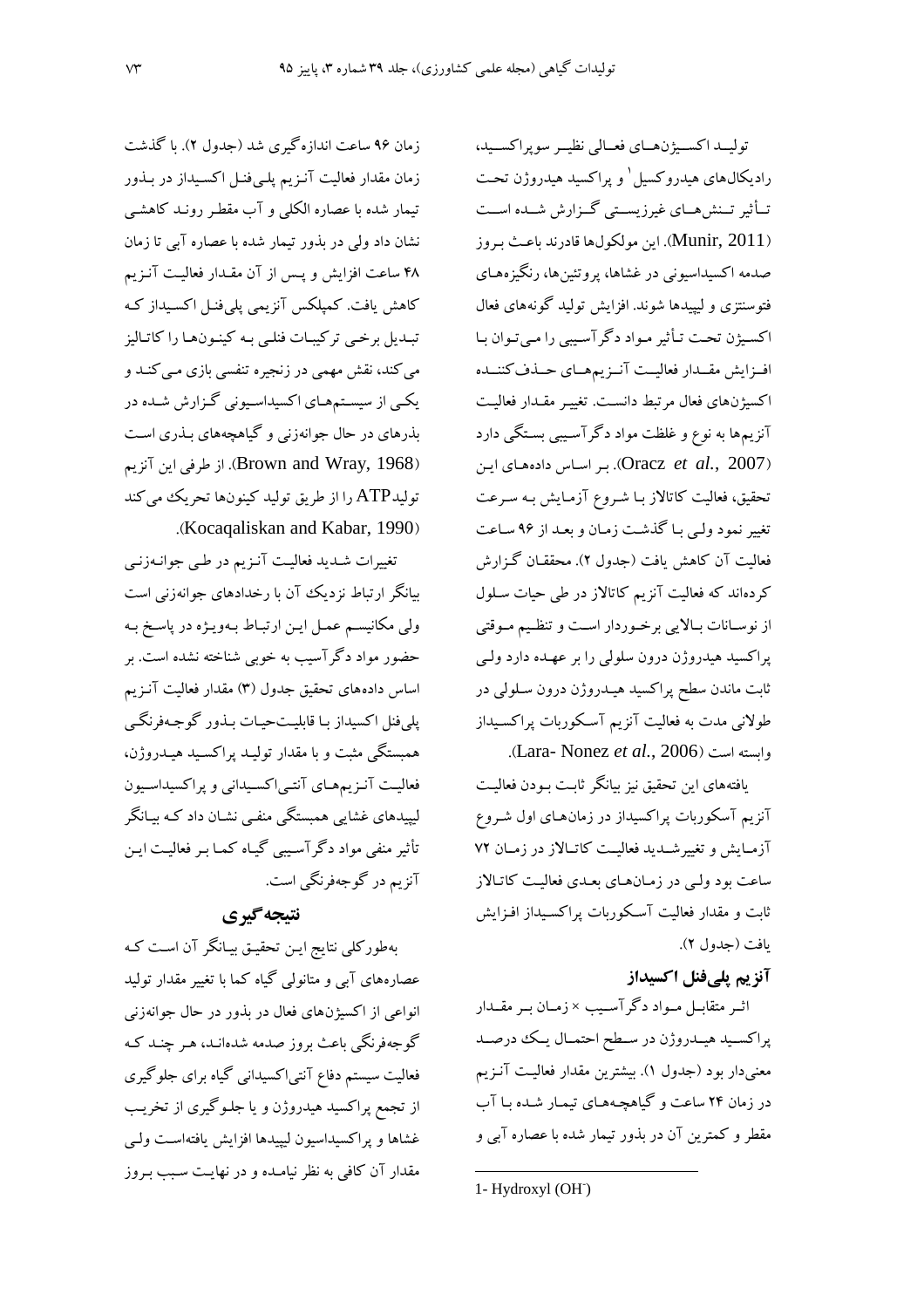-: E:7 .: : 98: [- NK :-& D:T 1: N:\_ 8 DT k S" 
48= 
67 " Z; 6( K:: -:: -::(w:: ::7  :: G:: . E7 c8;

### **References**

- 1. Angelini, P., Pagiotti, R., Venanzoni, R., and Granetti, B. 2009. Antifungal and allelopathic effects of Asafoetida against *Trichoderma harzianum* and *Pleurotus*  spp. Allelopathy Journal, 23(2): 357-368.
- 2. Beauchamp, C. and Fridovich, I. 1971. Superoxide dismutase: Improved assays and an assay applicable to acryl amide gels. Analytical Biochemistry, 44: 276- 286.
- 3. Brown, A.P. and Wray, J.L. 1968. Correlated changes of some enzyme activities and cofactor and substrate contents of Pea cotyledon tissue during germination. Biochemical Journal, 108: 437-444.
- 4. Cakmak, I., and Marschner, H. 1992. Magnesium deficiency and high light intensity enhance activities of superoxide dismutase, ascorbate peroxidase and glutathione reductase in bean leaves. Plant Physiology, 98: 1222-1227.
- 5. Cruz-Ortega, R., Ayala-Cordero, G., and Anaya, A.L. 2002. Allelochemical stress produced by the aqueous leachate of *Callicarpa acuminata*: effects on roots of bean, maize, and tomato. Physiologia Plantarum, 116: 20-27.
- 6. Czarnota, M.A., Paul, R.N., Dayan, F.E., Nimbal, C.I., and Weston, L.A. 2001. Mode of action, localization of production, chemical nature and activity of sorgoleone: A potent PSII inhibitor in *Sorghum spp*. root exudates. Weed Technol, 15: 813-825.
- 7. Demidchik, V., Shabala, S.N., Coutts, K.B., Tester, M.A., and Davies, J.M. 2003. Free oxygen radicals regulate plasma membrane  $Ca^{2+}$  and  $K^+$  permeable channels in plant root cells. Journal of Cell Science, 116**:** 81-88.
- 8. Devi, S.R. and Prasad, M.N.V. 1996. Ferulic acid mediated changes in oxidative enzymes of maize seedlings: implications in growth. Biologia Plantarum, 38: 387- 395.
- 9. Foyer, C.H. and Noctor, G. 2005. Oxidant and antioxidant signaling in plants: A reevaluation of the concept of oxidative stress in a physiological context. Plant Cell Environ, 28: 1056-1071.
- 10. Heath, R.L. and Packer, L. 1968. Photoperoxidation in isolated chloroplasts. I. Kinetics and stoichiometry of fatty acid peroxidation. Archives of Biochemistry and Biophysics, 125: 189-198.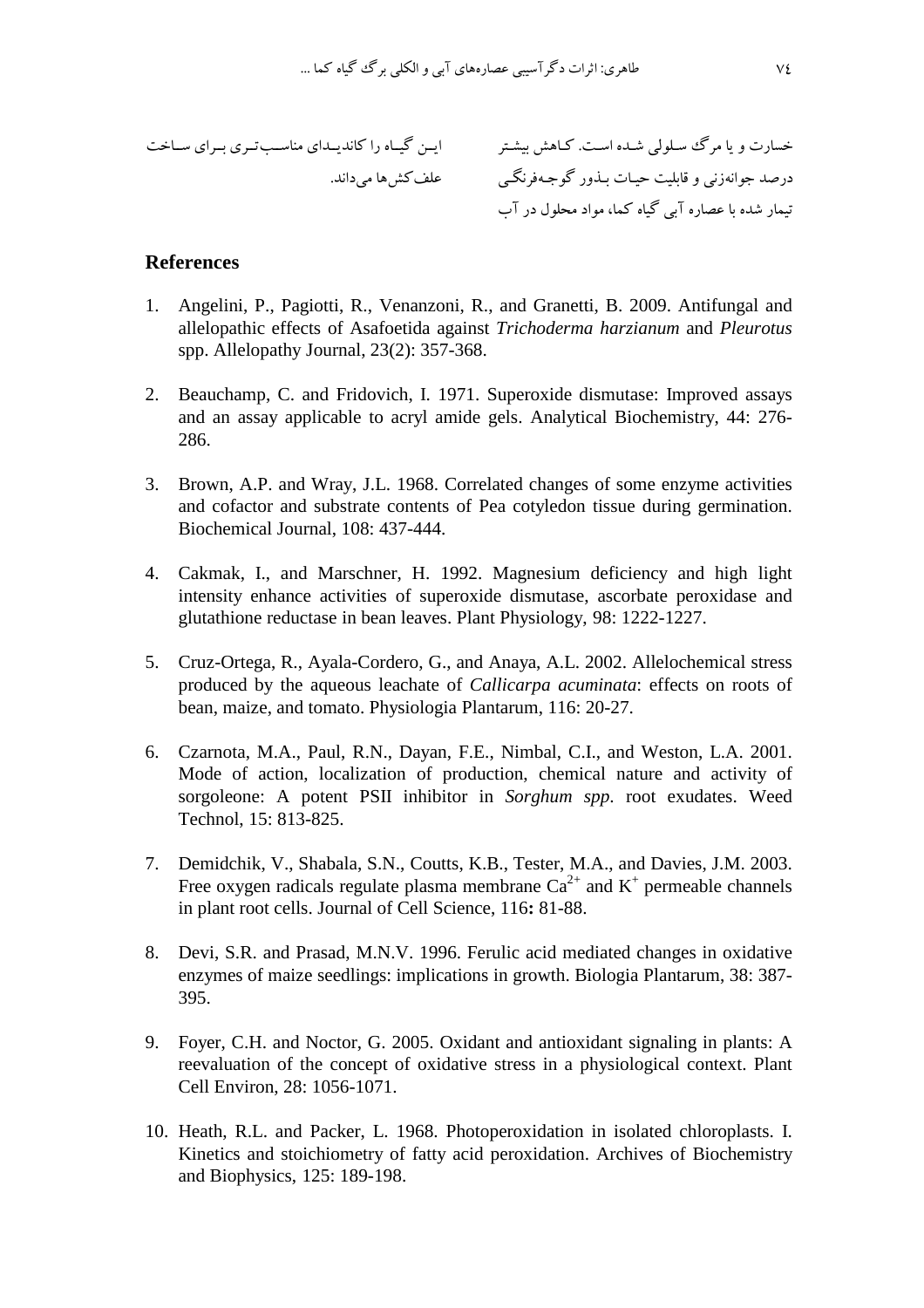- 11. Kar, M. and Mishra, D. 1976. Catalase, Peroxidase, and Polyphenol oxidase activities during rice leaf senescence. Plant Physiology, 57(2): 315-319.
- 12. Khalaj, M.A., Amiri, M., and Azimi, M.H. 2013. Allelopathy: physiological and sustainable agriculture important aspects. International journal of Agronomy and Plant Production, 4(5): 950-962.
- 13. Kocaqaliskan, I. and Kabar, K. 1990. Effect of salinity on polyphenol oxidase during seed germination. Doga Turkish Journal of Botany, 15: 41-49.
- 14. Lara-Nunez, A., Romero-Romero, T., Ventura, J., Blancas, V., Anaya, A., and Cruz Ortega, R. 2006. Allelochemical stress causes inhibition of growth and oxidative damage in *Lycopersicon esculentum* Mill. Plant, Cell and Environment*,*  29**:** 2009-2016.
- 15. Lehman, M.E. and Blum, U. 1999. Evaluation of ferulic acid uptake as a measurement of allelochemical dose: effective concentration. Journal of Chemical Ecology, 25: 2585-2600.
- 16. McMahon, A.M., Doyle, E.M, Brooks S., and Oconnor, K.E. 2007. Biochemical characterization of the coexisting tyrosinase and laccase in the soil bacterium *Pseudomonas putida* F<sub>6</sub>. Enzyme and Microbial Technology, 40(5): 1435-1441.
- 17. Mittler, R. and Poulos, T.L. 2005. Ascorbate peroxidase. In Antioxidants and reactive oxygen species in plants N. Smirnoff (ed.). Blackwell Publishing  $L^{td}$ , Chennai, India, pp: 87-100.
- 18. Moore, R.R. 1973. Tetrazolium staining for assessing seed quality. In: Heydecker, W. (ed.), seed ecology. Butter Worths, London. pp: 347-367.
- 19. Munir, R. 2011. Evaluating the role of allelopathy in improving the resistance against heat and drought stresses in wheat. M. Sc. thesis, Department of Agronomy, University of agriculture, Faisalabad, Pakistan.
- 20. Nakano, Y. and Asada, K. 1981. Hydrogen peroxide is scavenged by ascorbate specific peroxidase in spinach chloroplasts. Plant and Cell Physiology 22: 867- 880
- 21. O'Kane, D., Gill, V., Boyd, P., and Burdon, R. 1996. Chilling, oxidative stress and antioxidant responses in *Arabidopsis thaliana* callus. Planta, 198: 371-377.
- 22. Oracz, K., Bailly, C.H, Gniazdowska, A., Come, D., Corbineau, F, and Bogatek, R. 2007. Induction of oxidative stress by sunflower phytotoxins in germinating mustard seeds. Journal of Chemical Ecology, 33: 251-264
- 23. Singh, H.P., Batish, D.R., Kaur, S., Arora, K., and Kohli, R.K. 2006. A-pinene inhibits growth and induces oxidative stress in roots. Annals of Botany, 98: 1261- 1269.